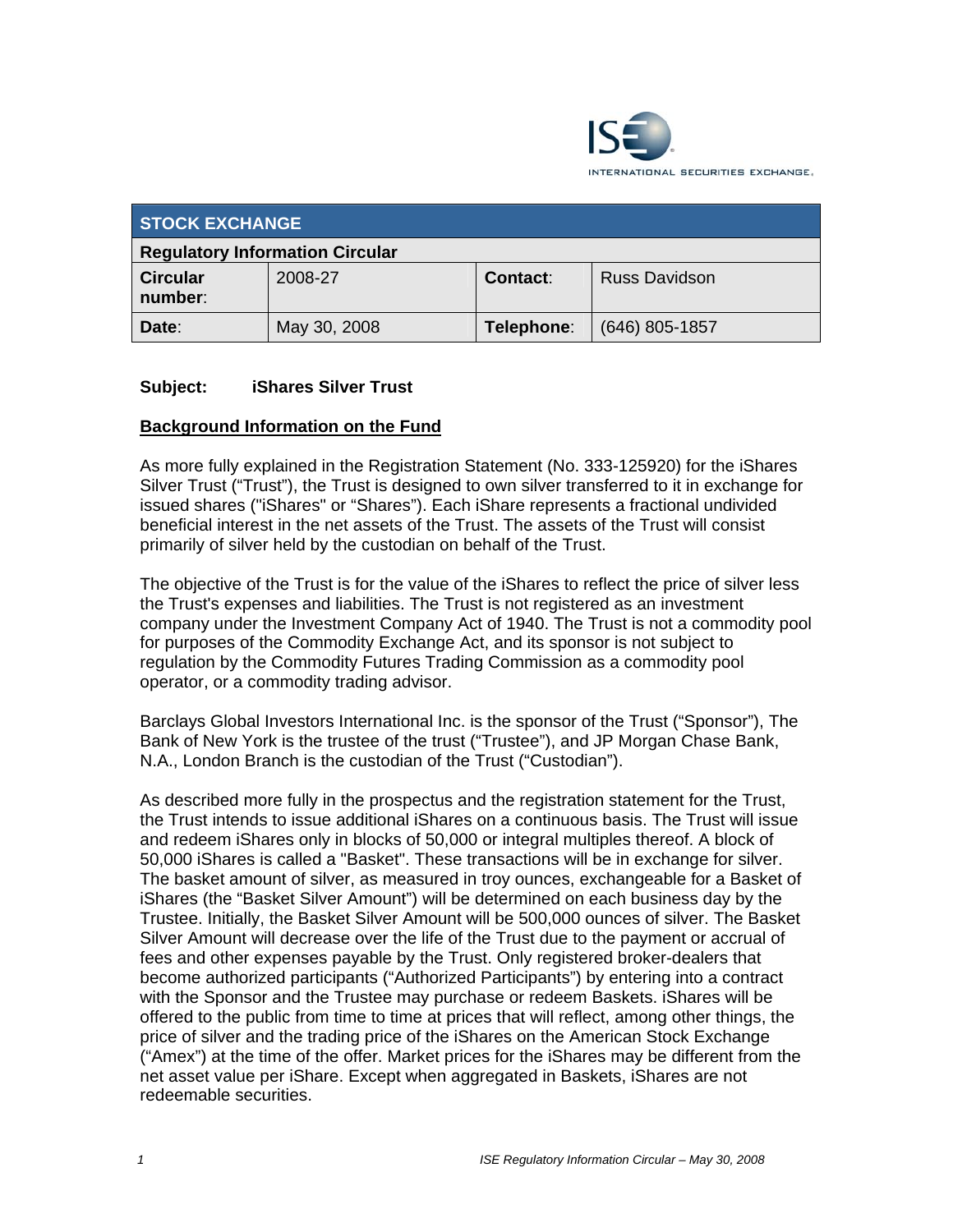# **Other Information**

The net asset value of the Trust is obtained by subtracting the trust's expenses and liabilities on any day from the value of the silver owned by the Trust on that day. The net asset value per iShare ("NAV"), is obtained by dividing the net asset value of the Trust on a given day by the number of iShares outstanding on that date. On each day on which the Amex is open for regular trading, as promptly as practicable after 4:00 p.m. Eastern time ("ET"), the Trustee will determine the NAV. The Trustee will value the trust's silver on the basis of that day's announced London silver fix price. At or about 4:00 p.m. ET each business day, the Trustee will determine the Basket Silver Amount for orders placed by Authorized Participants received before 4:00 p.m. ET that day. The Trustee will also at the same time determine an "Indicative Basket Silver Amount" that Authorized Participants can use as an indicative amount of silver to be deposited for issuance of the Silver Shares on the next business day. The Basket Silver Amount, the Indicative Basket Silver Amount, and the NAV are communicated by the Trustee to all Authorized Participants via facsimile or electronic mail message and will be available on the Trust's website at www.ishares.com.

The Trust's expense ratio, in the absence of any extraordinary expenses and liabilities, is established at 0.50% of the net assets of the Trust. As a result, in the absence of any extraordinary expenses and liabilities, the amount of silver by which the Basket Silver Amount will decrease each day will be predictable (i.e. 1/365th of the net asset value of the Trust multiplied by 0.50%).

The Depository Trust Company ("DTC") serves as securities depository for the Shares, which may be held only in book-entry form; stock certificates will not be issued. DTC, or its nominee, is the record or registered owner of all outstanding shares of the Trust.

# **Indicative Trust Value**

In order to provide updated information relating to the Trust for use by investors, professionals and persons wishing to create or redeem Shares, the Exchange will disseminate through the facilities of CTA an updated Indicative Trust Value (the "Indicative Trust Value"). The Indicative Trust Value will be disseminated on a per Share basis every 15 seconds during regular Amex trading hours of 9:30 a.m. to 4:15 p.m. ET under the index symbol "SBV". The Indicative Trust Value will be calculated based on the amount of silver required for creations and redemptions and a price of silver derived from the midpoint of updated bids and offers indicative of the dealer price of silver. It should be noted, however, that the performance of the Trust may not track the performance of silver exactly. Thus, at any give time or from time to time, the Indicative Trust Value may differ from the Trust's NAV. In addition, the Indicative Trust Value on a per Silver Share basis disseminated during Amex trading hours should not be viewed as a real time update of the NAV, which is calculated only once a day by the Trustee.

# **Continuous Offering**

The method by which Basket aggregations of shares are created and traded may raise certain issues under applicable securities laws. Because new shares may be issued by the Trust on an ongoing basis, at any point a distribution may occur. Broker-dealers and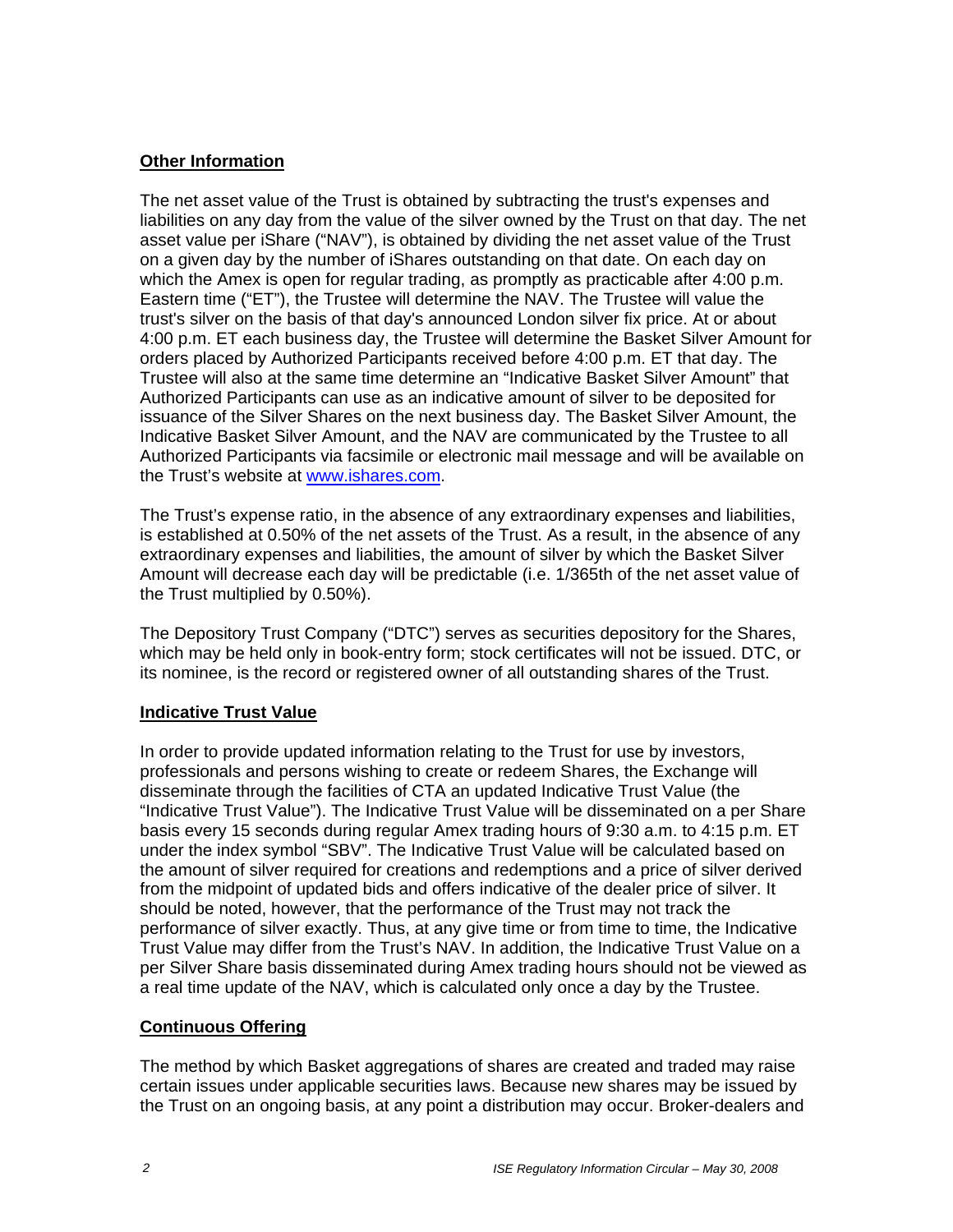other persons are cautioned that some activities on their part may, depending on the circumstances, result in their being deemed participants in a distribution in a manner which could render them statutory underwriters and subject them to the prospectusdelivery requirement and liability provisions of the Securities Act of 1933 ("Securities Act").

For example, a broker-dealer firm or its client may be deemed a statutory underwriter if it purchases Basket aggregations, breaks them down into constituent shares, and sells such shares directly to customers, or if it chooses to couple the creation of a supply of new shares with an active selling effort involving solicitation of secondary market demand for shares. A determination of whether one is an underwriter for purposes of the Securities Act must take into account all the facts and circumstances pertaining to the activities of the broker-dealer or its client in the particular case, and the examples mentioned above should not be considered a complete description of all the activities that could lead to a categorization as an underwriter.

Dealers who are not "underwriters," but are participating in a distribution (as opposed to engaging in ordinary secondary-market transactions), and thus dealing with Trust shares as part of an "unsold allotment" within the meaning of Section 4(3)(C) of the Securities Act, will be unable to take advantage of the prospectus delivery exemption provided by Section 4(3) of the Securities Act. Firms that incur a prospectus-delivery obligation with respect to shares are reminded that, under Securities Act Rule 153, a prospectus delivery obligation under Section 5(b)(2) of the Securities Act owed to an exchange member in connection with a sale on Exchange is satisfied by the fact that the prospectus is available at the Exchange upon request. The prospectus delivery mechanism provided in Rule 153 is only available with respect to transactions on an exchange.

# **Creation and Redemption of Shares**

The Trust will issue and redeem iShares on a continuous basis only in Baskets of 50,000 shares or multiples thereof, by or through participants that have entered into participant agreements (each, an Authorized Participant) with the Sponsor and the Trustee. Basket aggregations will be issued in exchange for the corresponding Basket Silver Amount that will be determined on each business day by the Trustee. The Basket Silver Amount necessary for the creation of a Basket will change from day to day. The initial Basket Silver Amount is 500,000 ounces of silver. On each day that the Amex is open for regular trading, the Trustee will adjust the quantity of silver constituting the Basket Silver Amount as appropriate to reflect sales of silver, any loss of silver that may occur, and accrued expenses. These items are described in the Trust's prospectus and registration statement.

Authorized Participants that wish to purchase a Basket must transfer the Basket Silver Amount to the Trust in exchange for a Basket. Authorized Participants that wish to redeem a Basket will receive the Basket Silver Amount in exchange for each Basket surrendered. Silver deposited with the Custodian must meet the specifications for weight, dimensions, fineness (or purity), identifying marks and appearance of silver bars as set forth in "The Good Delivery Rules for Silver and Silver Bars" published by the London Bullion Market Association. No iShares will be issued unless and until the Custodian has informed the Trustee that it has allocated to the Trust's account (except that any amounts of less than 430 ounces may be held in the trust account on an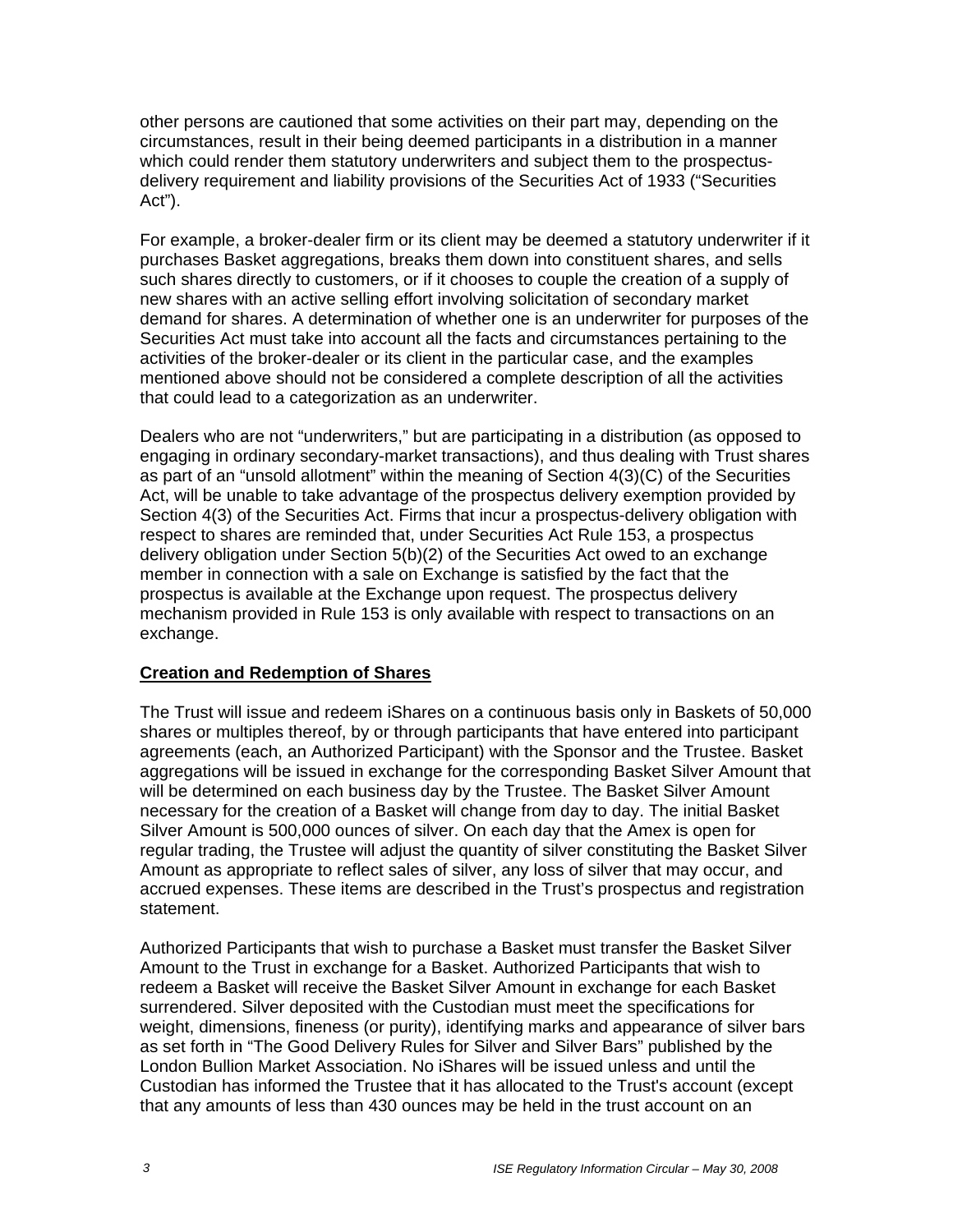unallocated basis). Unless otherwise agreed to by the Custodian, silver will be delivered to the redeeming Authorized Participants in the form of physical bars only.

Given the predictability of the daily decline in the Basket Silver Amount, the Trustee will provide an Indicative Basket Silver Amount for the next business day. Authorized Participants may use the Indicative Basket Silver Amount as guidance regarding the amount of silver expected to deposit with the Custodian. Before 4:00 p.m., the Authorized Participants may use the Indicative Basket Silver Amount as guidance in respect of the amount of silver that they may expect to be required to deposit in connection with the issuance of iShares on such next business day. But if the Indicative Basket Silver Amount published by Barclays and Trustee turns out to be incorrect the amount actually determined by Trustee will control.

The Trust's prospectus and registration statement describe additional procedures and requirements that apply to creation and redemptions of Shares. ISE Equity Electronic Access Members ("Equity EAMs") interested in becoming an Authorized Participant, or obtaining a list of Authorized Participants, can contact the Sponsor at (415) 402-4622, (415) 402-4619, or (415) 402-4649 for more information.

### **Information About Underlying Silver**

There is a considerable amount of silver price and silver market information available on public Web sites and through professional and subscription services. In most instances, real-time information is only available for a fee, and information available free of charge is subject to delay (typically 20 minutes). Investors may obtain on a 24-hour basis silver pricing information based on the spot price for a troy ounce of silver from various financial information service providers, such as Reuters and Bloomberg. Reuters and Bloomberg also offer a professional service to subscribers for a fee that provides information on silver prices directly from market participants. In addition, an organization named EBS provides an electronic trading platform to institutions such as bullion banks and dealers for the trading of spot silver, as well as a feed of live streaming prices to Reuters and Moneyline Telerate subscribers.

Complete real-time data for silver futures and options prices traded on the COMEX is available by subscription from Reuters and Bloomberg. The closing price and settlement prices of the COMEX silver futures contracts are publicly available from the NYMEX at http://www.nymex.com, automated quotation systems, published or other public sources, or on-line information services such as Bloomberg or Reuters. The NYMEX also provides delayed futures and options information on current and past trading sessions and market news free of charge on its Web site.

#### **Investment Risks**

Equity EAMs are referred to the Trust's prospectus for a description of risks associated with an investment in shares of the Trust. Because the iShares are created to reflect the price of the silver held by the Trust, these risks include the risk that market price of iShares will be subject to fluctuations similar to those affecting silver prices. The amount of silver represented by the iShares will decrease over the life of the trust due to the sales necessary to pay the sponsor's fee and trust expenses. To retain the iShare's original price, the price of silver will have to increase. Without that increase, the lower amount of silver represented by the iShare will have a correspondingly lower price. The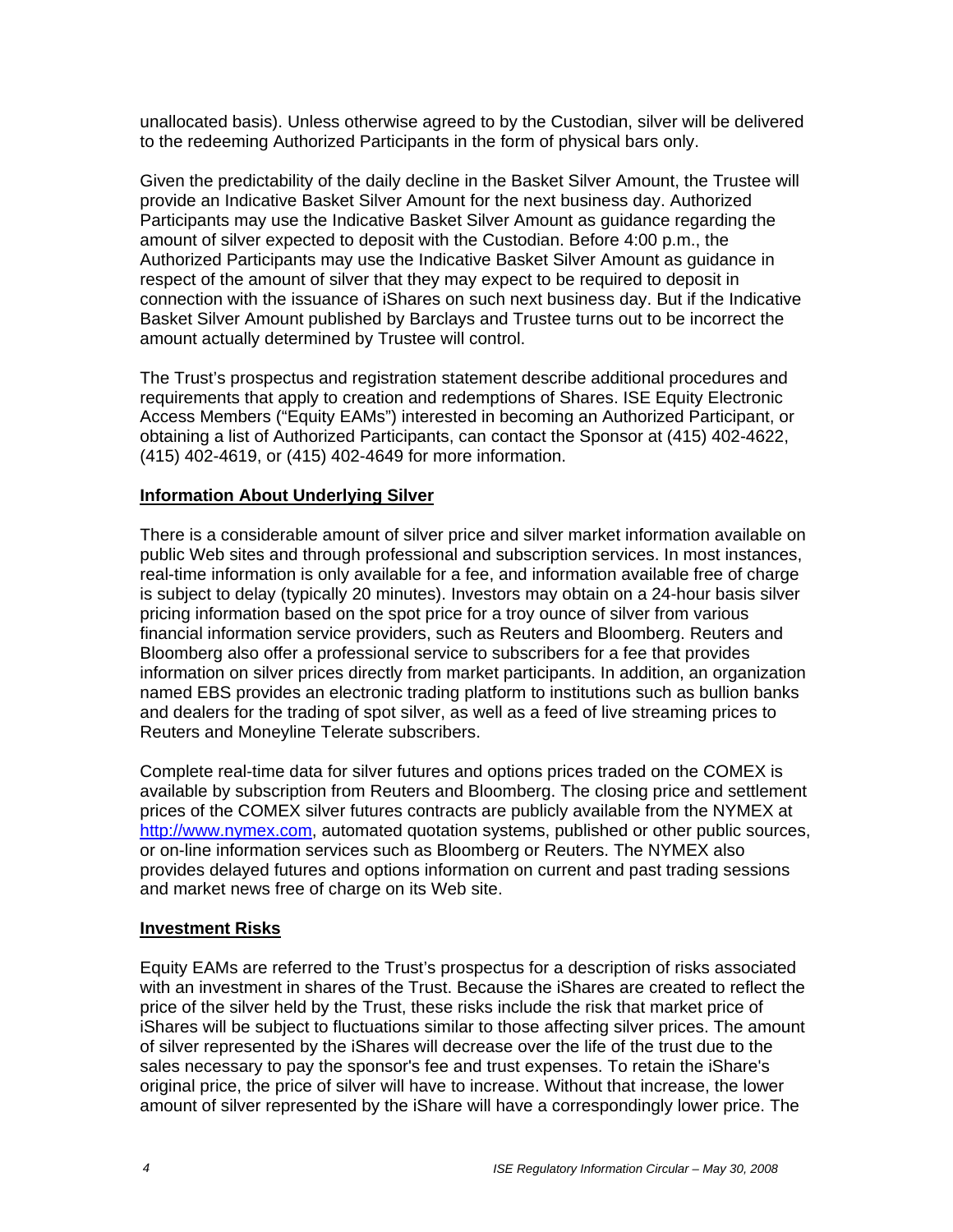value of the iShares will be adversely affected if silver owned by the trust is lost or damaged in circumstances in which the trust is not in a position to recover the corresponding loss. Owners of Shares will not have the protections normally associated with ownership of shares in an investment company registered under the Investment Company Act of 1940, or the protections afforded by the Commodity Exchange Act of 1936. The Trust will have limited duration. If certain events occur, at any time, the Trustee will be requested to terminate the Trust, otherwise the Trust will terminate automatically after forty years. In addition, as noted in the prospectus, iShares trade at market prices that may differ from NAV. The NAV of iShares will fluctuate with changes in the market value of the trust's assets. The trading prices of iShares will fluctuate in accordance with changes in their NAVs as well as market supply and demand. The amount of the discount or premium in the trading price relative to the NAV per iShare may be influenced by non-concurrent trading hours between the major silver markets and the ISE. While the iShares will trade on the Amex until 4:15 P.M. ET, liquidity in the market for silver will be reduced after the close of the major world silver markets, including London, Zurich and COMEX (which usually closes at 1:30 P.M. ET time). The OTC market for Silver trades on a 24-hour continuous basis and accounts for the substantial portion of global silver trading. The OTC market has no formal structure and no open-outcry meeting place. There is no direct regulation of the global OTC market in silver and no SEC jurisdiction over trading of silver as a physical commodity.

# **Exchange Rules Applicable to Trading in the Shares**

Trading in the Shares on ISE is subject to ISE equity trading rules.

### **Trading Hours**

The Shares will trade on ISE between 9:00 a.m. and 4:15 p.m. ET.

Equity EAMs trading the Shares during the Pre-Market Session are exposed to the risk of the lack of the calculation or dissemination of underlying index value or intraday indicative value ("IIV"). For certain derivative securities products, an updated underlying index value or IIV may not be calculated or publicly disseminated in the Pre-Market hours. Since the underlying index value and IIV are not calculated or widely disseminated during Pre-Market hours, an investor who is unable to calculate implied values for certain derivative securities products during Pre-Market hours may be at a disadvantage to market professionals.

# **Trading Halts**

ISE will halt trading in the Shares of a Trust in accordance with ISE Rule 2101(a)(2)(iii). The grounds for a halt under this Rule include a halt by the primary market because it stops trading the Shares and/or a halt because dissemination of the IIV or applicable currency spot price has ceased, or a halt for other regulatory reasons. In addition, ISE will stop trading the Shares of a Trust if the primary market de-lists the Shares.

#### **Delivery of Prospectus**

Pursuant to federal securities laws, investors purchasing shares of the Trust must receive a Trust prospectus prior to or concurrently with the confirmation of a transaction in iShares. Prospectuses may be obtained through the Sponsor at 1-800-ISHARES or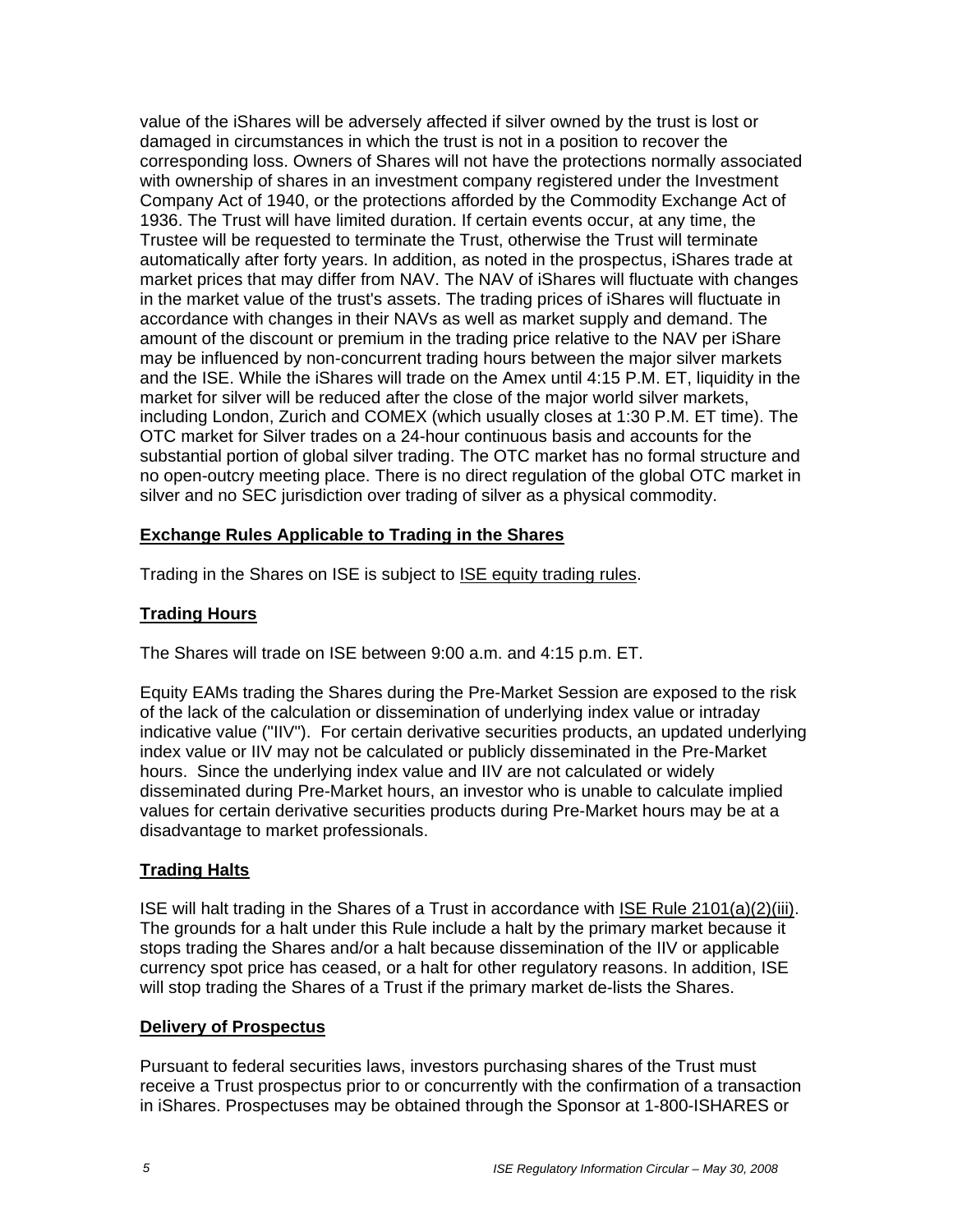on the Trust's website at www.ishares.com. The prospectus does not contain all of the information set forth in the registration statement (including the exhibits to the registration statement), parts of which have been omitted in accordance with the rules and regulations of the SEC. For further information about the Trust or the iShares, please refer to the registration statement.

# **Exemptive, Interpretive and No-Action Relief Under Federal Securities Regulations**

The SEC has issued exemptive, interpretive or no-action relief from certain provisions of rules under the Securities Exchange Act of 1934 (the "Act") regarding Shares of the Trust.

# **Regulation M Exemptions**

Under the No-Action Letter, the Trust is exempted under paragraph (d) of Rule 101, permitting persons who may be deemed to be participating in a distribution of the Shares to bid for or purchase Shares during their participation in such distribution. The No-Action Letter also exempted the Fund under paragraph (e) of Rule 102, permitting the Trust and its affiliated purchasers to redeem Shares in Baskets during the continuous offering of the Shares.

# **Section 11(d)(1); SEC Rules 11d1-1 and 11d1-2**

Section 11(d)(1) of the Act generally prohibits a person who is both a broker and a dealer from effecting any transaction in which the broker-dealer extends credit to a customer on any security which was part of a new issue in the distribution of which he participated as a member of a selling syndicate or group within thirty days prior to such transaction. The SEC has clarified that Section 11(d)(1) does not apply to broker-dealers that are not Authorized Participants (and, therefore, do not create Baskets) that engage in both proprietary and customer transactions in Units in the secondary market. This relief is subject to specific conditions, including the condition that such broker-dealer (whether or not an Authorized Participant) does not, directly or indirectly, receive from the fund complex any payment, compensation or other economic incentive to promote or sell the Units to persons outside the fund complex, other than non-cash compensation permitted under NASD Rule 2830(I)(5)(A), (B) or (C). The SEC also has taken a noaction position under Section 11(d)(1) of the Act that broker-dealers may treat Units, for purposes of Rule 11d1-2, as "securities issued by a registered open-end investment company as defined in the Investment Company Act" and thereby extend credit or maintain or arrange for the extension or maintenance of credit on Units that have been owned by the persons to whom credit is provided for more than 30 days, in reliance on the exemption contained in the rule.

The SEC has also taken a no-action position under Section 11(d) of the Exchange Act if an Authorized Participant ("AP") extends or maintains or arranges for the extension or maintenance of credit on Units in reliance on the class exemption granted in the Letter re: Derivative Products Committee of the Securities Industry Association ("SIA") (November 21, 2005), provided (1) that the AP does not receive from the Trust, directly or indirectly, any payment, compensation or other economic incentive to promote or sell the Units to persons outside the Fund, other than non-cash compensation permitted under NASD Rule 2830(I)(5)(A), (B), or (C); and (2) the AP does not extend, maintain or arrange for the extension or maintenance of credit to or for a customer on Units before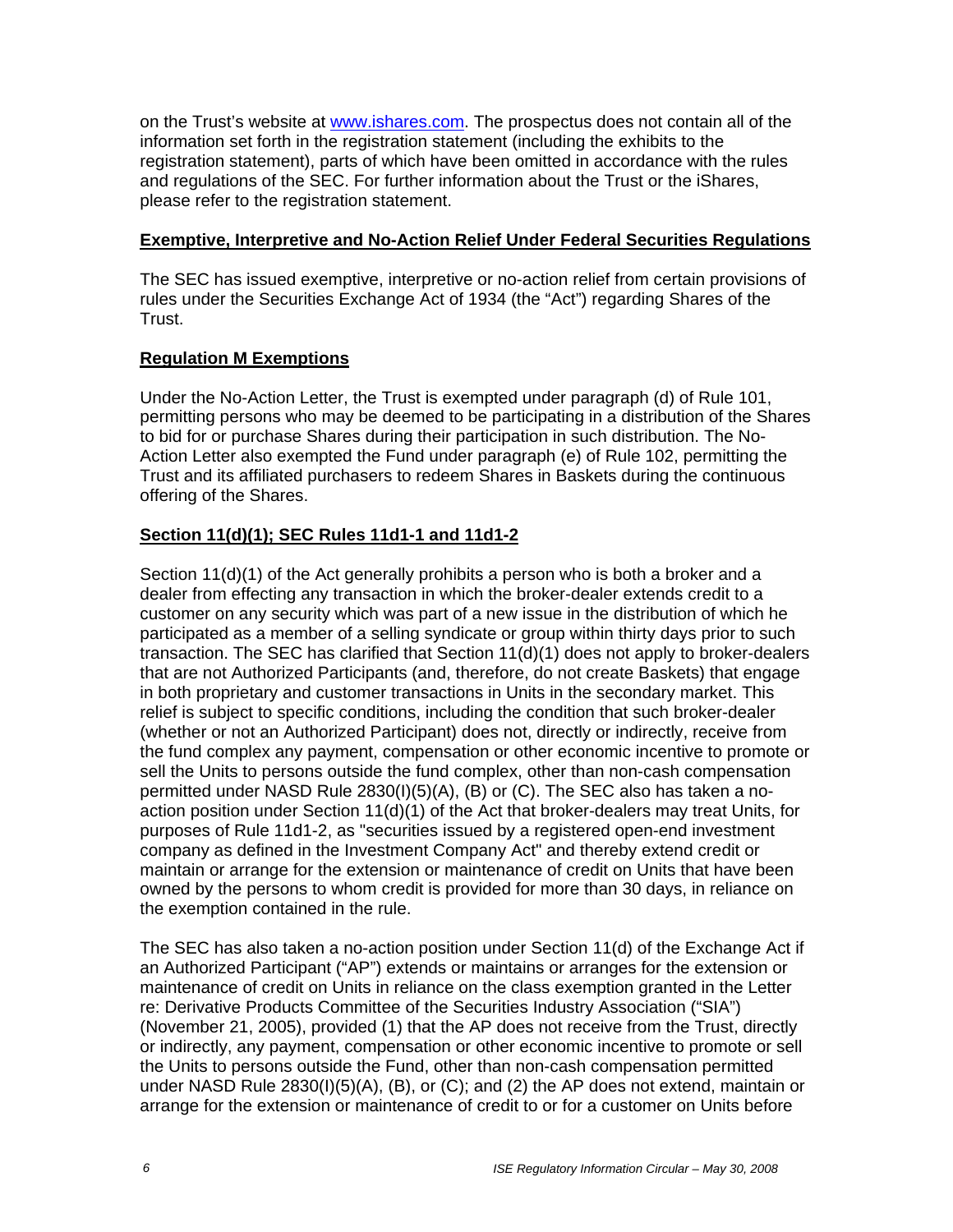thirty days from the start of trading in the Units (except as otherwise permitted pursuant to Rule 11d1-1). (See letter from Catherine McGuire, Chief Counsel, SEC Division of Market Regulation, to Securities Industry Association, Derivative Products Committee, dated November 21, 2005.)

The exemptions from Rules 101 and 102 of Regulation M and Section 11(d)(1) and Rule 11d1-2 are subject to the condition that such transactions in Shares or any related securities are not made for the purpose of creating actual, or apparent, active trading in or raising or otherwise affecting the price of such securities. Equity EAMs are referred to the full text of the No-Action Letter for additional information.

### **This Regulatory Information Circular is not a statutory prospectus. ISE Equity EAMs should consult the prospectus for a Trust and the Trusts' website at www.ishares.com for relevant information.**

Please contact me with any inquiries regarding this Regulatory Information Circular.